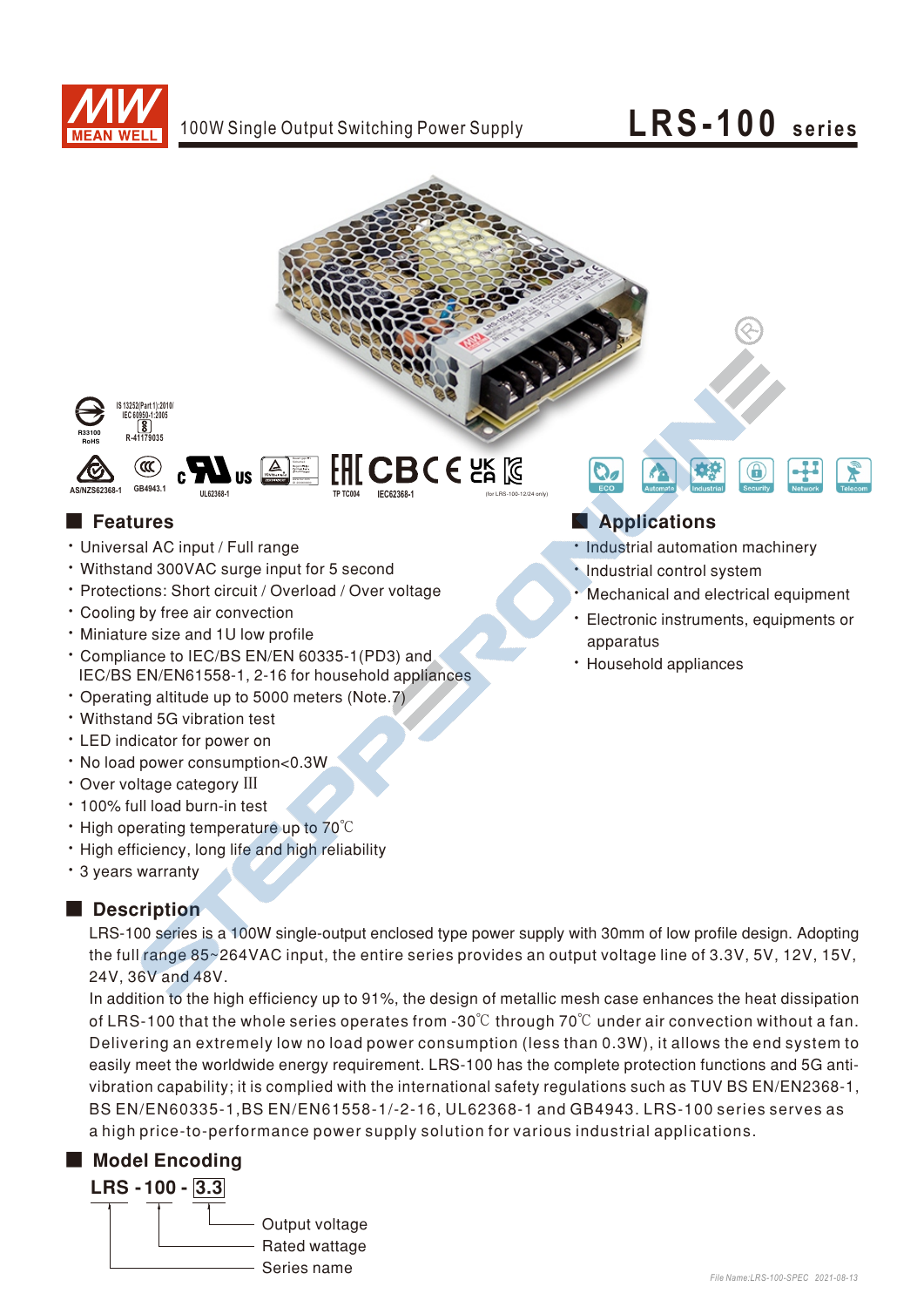

### **SPECIFICATION**

| <b>MODEL</b>           |                                                      | LRS-100-3.3                                                                                                                                                                                                                                                                                                                                                                                                                                                                                                                                                                                                                                                                                                                                                                                                                                                                                                                                                                                                                                                                                                                                                                            | LRS-100-5      | LRS-100-12     | LRS-100-15                    | LRS-100-24     | LRS-100-36      | LRS-100-48     |  |
|------------------------|------------------------------------------------------|----------------------------------------------------------------------------------------------------------------------------------------------------------------------------------------------------------------------------------------------------------------------------------------------------------------------------------------------------------------------------------------------------------------------------------------------------------------------------------------------------------------------------------------------------------------------------------------------------------------------------------------------------------------------------------------------------------------------------------------------------------------------------------------------------------------------------------------------------------------------------------------------------------------------------------------------------------------------------------------------------------------------------------------------------------------------------------------------------------------------------------------------------------------------------------------|----------------|----------------|-------------------------------|----------------|-----------------|----------------|--|
|                        | <b>DC VOLTAGE</b>                                    | 3.3V                                                                                                                                                                                                                                                                                                                                                                                                                                                                                                                                                                                                                                                                                                                                                                                                                                                                                                                                                                                                                                                                                                                                                                                   | 5V             | 12V            | 15V                           | <b>24V</b>     | 36 <sub>V</sub> | 48V            |  |
| <b>OUTPUT</b>          | <b>RATED CURRENT</b>                                 | 20A                                                                                                                                                                                                                                                                                                                                                                                                                                                                                                                                                                                                                                                                                                                                                                                                                                                                                                                                                                                                                                                                                                                                                                                    | 18A            | 8.5A           | 7A                            | 4.5A           | 2.8A            | 2.3A           |  |
|                        | <b>CURRENT RANGE</b>                                 | $0 - 20A$                                                                                                                                                                                                                                                                                                                                                                                                                                                                                                                                                                                                                                                                                                                                                                                                                                                                                                                                                                                                                                                                                                                                                                              | $0 - 18A$      | $0 - 8.5A$     | $0 - 7A$                      | $0 - 4.5A$     | $0 - 2.8A$      | $0 - 2.3A$     |  |
|                        | <b>RATED POWER</b>                                   | 66W                                                                                                                                                                                                                                                                                                                                                                                                                                                                                                                                                                                                                                                                                                                                                                                                                                                                                                                                                                                                                                                                                                                                                                                    | 90W            | 102W           | 105W                          | 108W           | 100.8W          | 110.4W         |  |
|                        | RIPPLE & NOISE (max.) Note.2 100mVp-p                |                                                                                                                                                                                                                                                                                                                                                                                                                                                                                                                                                                                                                                                                                                                                                                                                                                                                                                                                                                                                                                                                                                                                                                                        | 100mVp-p       | 120mVp-p       | 120mVp-p                      | 150mVp-p       | 200mVp-p        | 200mVp-p       |  |
|                        | <b>VOLTAGE ADJ. RANGE</b>                            | $2.97 - 3.6V$                                                                                                                                                                                                                                                                                                                                                                                                                                                                                                                                                                                                                                                                                                                                                                                                                                                                                                                                                                                                                                                                                                                                                                          | $4.5 - 5.5V$   | $10.2 - 13.8V$ | $13.5 - 18V$                  | $21.6 - 28.8V$ | $32.4 - 39.6V$  | $43.2 - 52.8V$ |  |
|                        | VOLTAGE TOLERANCE Note.3 $\pm$ 3.0%                  |                                                                                                                                                                                                                                                                                                                                                                                                                                                                                                                                                                                                                                                                                                                                                                                                                                                                                                                                                                                                                                                                                                                                                                                        | ±2.0%          | ±1.0%          | ±1.0%                         | ±1.0%          | ±1.0%           | ±1.0%          |  |
|                        | LINE REGULATION Note.4 $\pm$ 0.5%                    |                                                                                                                                                                                                                                                                                                                                                                                                                                                                                                                                                                                                                                                                                                                                                                                                                                                                                                                                                                                                                                                                                                                                                                                        | ±0.5%          | ±0.5%          | $\pm 0.5\%$                   | ±0.5%          | ±0.5%           | ±0.5%          |  |
|                        | <b>LOAD REGULATION Note.5 <math>\pm 2.0\%</math></b> |                                                                                                                                                                                                                                                                                                                                                                                                                                                                                                                                                                                                                                                                                                                                                                                                                                                                                                                                                                                                                                                                                                                                                                                        | ±1.0%          | ±0.5%          | $\pm 0.5\%$                   | ±0.5%          | $\pm 0.5\%$     | ±0.5%          |  |
|                        | <b>SETUP, RISE TIME</b>                              | 500ms, 30ms/230VAC<br>500ms, 30ms/115VAC at full load                                                                                                                                                                                                                                                                                                                                                                                                                                                                                                                                                                                                                                                                                                                                                                                                                                                                                                                                                                                                                                                                                                                                  |                |                |                               |                |                 |                |  |
|                        | <b>HOLD UP TIME (Typ.)</b>                           | 55ms/230VAC<br>10ms/115VAC at full load                                                                                                                                                                                                                                                                                                                                                                                                                                                                                                                                                                                                                                                                                                                                                                                                                                                                                                                                                                                                                                                                                                                                                |                |                |                               |                |                 |                |  |
| <b>INPUT</b>           | <b>VOLTAGE RANGE</b>                                 | $85 - 264$ VAC<br>120 ~ 373VDC (Withstand 300VAC surge for 5sec. Without damage)                                                                                                                                                                                                                                                                                                                                                                                                                                                                                                                                                                                                                                                                                                                                                                                                                                                                                                                                                                                                                                                                                                       |                |                |                               |                |                 |                |  |
|                        | <b>FREQUENCY RANGE</b>                               | $47 \sim 63$ Hz                                                                                                                                                                                                                                                                                                                                                                                                                                                                                                                                                                                                                                                                                                                                                                                                                                                                                                                                                                                                                                                                                                                                                                        |                |                |                               |                |                 |                |  |
|                        | <b>EFFICIENCY (Typ.)</b>                             | 84.5%                                                                                                                                                                                                                                                                                                                                                                                                                                                                                                                                                                                                                                                                                                                                                                                                                                                                                                                                                                                                                                                                                                                                                                                  | 86%            | 88%            | 88.5%                         | 90%            | 90.5%           | 91%            |  |
|                        | AC CURRENT (Typ.)                                    | 1.9A/115VAC                                                                                                                                                                                                                                                                                                                                                                                                                                                                                                                                                                                                                                                                                                                                                                                                                                                                                                                                                                                                                                                                                                                                                                            | 1.2A/230VAC    |                |                               |                |                 |                |  |
|                        | <b>INRUSH CURRENT (Typ.)</b>                         | COLD START 50A/230VAC                                                                                                                                                                                                                                                                                                                                                                                                                                                                                                                                                                                                                                                                                                                                                                                                                                                                                                                                                                                                                                                                                                                                                                  |                |                |                               |                |                 |                |  |
|                        | <b>LEAKAGE CURRENT</b>                               | <0.75mA / 240VAC                                                                                                                                                                                                                                                                                                                                                                                                                                                                                                                                                                                                                                                                                                                                                                                                                                                                                                                                                                                                                                                                                                                                                                       |                |                |                               |                |                 |                |  |
|                        | <b>OVER LOAD</b>                                     | 110 ~ 150% rated output power                                                                                                                                                                                                                                                                                                                                                                                                                                                                                                                                                                                                                                                                                                                                                                                                                                                                                                                                                                                                                                                                                                                                                          |                |                |                               |                |                 |                |  |
| <b>PROTECTION</b>      |                                                      | Protection type : Hiccup mode, recovers automatically after fault condition is removed                                                                                                                                                                                                                                                                                                                                                                                                                                                                                                                                                                                                                                                                                                                                                                                                                                                                                                                                                                                                                                                                                                 |                |                |                               |                |                 |                |  |
|                        | <b>OVER VOLTAGE</b>                                  | $3.8 - 4.45V$                                                                                                                                                                                                                                                                                                                                                                                                                                                                                                                                                                                                                                                                                                                                                                                                                                                                                                                                                                                                                                                                                                                                                                          | $5.75 - 6.75V$ | $13.8 - 16.2V$ | $18.75 - 21.75V$ 28.8 ~ 33.6V |                | $41.4 - 48.6V$  | $55.2 - 64.8V$ |  |
|                        |                                                      | Protection type: Shut down o/p voltage, re-power on to recover                                                                                                                                                                                                                                                                                                                                                                                                                                                                                                                                                                                                                                                                                                                                                                                                                                                                                                                                                                                                                                                                                                                         |                |                |                               |                |                 |                |  |
|                        | <b>WORKING TEMP.</b>                                 | $-30 \sim +70^{\circ}$ (Refer to "Derating Curve")                                                                                                                                                                                                                                                                                                                                                                                                                                                                                                                                                                                                                                                                                                                                                                                                                                                                                                                                                                                                                                                                                                                                     |                |                |                               |                |                 |                |  |
|                        | <b>WORKING HUMIDITY</b>                              | $20 \sim 90\%$ RH non-condensing                                                                                                                                                                                                                                                                                                                                                                                                                                                                                                                                                                                                                                                                                                                                                                                                                                                                                                                                                                                                                                                                                                                                                       |                |                |                               |                |                 |                |  |
|                        | ENVIRONMENT STORAGE TEMP., HUMIDITY                  | -40 ~ +85 $\degree$ C, 10 ~ 95% RH non-condensing                                                                                                                                                                                                                                                                                                                                                                                                                                                                                                                                                                                                                                                                                                                                                                                                                                                                                                                                                                                                                                                                                                                                      |                |                |                               |                |                 |                |  |
|                        | <b>TEMP, COEFFICIENT</b>                             | $\pm$ 0.03%/°C (0 ~ 50°C)                                                                                                                                                                                                                                                                                                                                                                                                                                                                                                                                                                                                                                                                                                                                                                                                                                                                                                                                                                                                                                                                                                                                                              |                |                |                               |                |                 |                |  |
|                        | <b>VIBRATION</b>                                     | 10 ~ 500Hz, 5G 10min./1cycle, 60min. each along X, Y, Z axes                                                                                                                                                                                                                                                                                                                                                                                                                                                                                                                                                                                                                                                                                                                                                                                                                                                                                                                                                                                                                                                                                                                           |                |                |                               |                |                 |                |  |
|                        |                                                      | III; Compliance to BS EN/EN61558, BS EN/EN50178, BS EN/EN60664-1, BS EN/EN62477-1; altitude up to<br>2000 meters                                                                                                                                                                                                                                                                                                                                                                                                                                                                                                                                                                                                                                                                                                                                                                                                                                                                                                                                                                                                                                                                       |                |                |                               |                |                 |                |  |
|                        | <b>OVER VOLTAGE CATEGORY</b>                         |                                                                                                                                                                                                                                                                                                                                                                                                                                                                                                                                                                                                                                                                                                                                                                                                                                                                                                                                                                                                                                                                                                                                                                                        |                |                |                               |                |                 |                |  |
| <b>EMC</b><br>(Note 8) | <b>SAFETY STANDARDS</b>                              | UL 62368-1, TUV BS EN/EN62368-1, BS EN/EN60335-1, BS EN/EN61558-1/-2-16, CCC GB4943.1, BSMI<br>CNS14336-1, EAC TP TC 004, S/NZS62368.1(by CB), KC K60950-1(for LRS-100-12/24 only), BIS IS13252(Part1):                                                                                                                                                                                                                                                                                                                                                                                                                                                                                                                                                                                                                                                                                                                                                                                                                                                                                                                                                                                |                |                |                               |                |                 |                |  |
|                        |                                                      | 2010/IEC 60950-1: 2005 approved                                                                                                                                                                                                                                                                                                                                                                                                                                                                                                                                                                                                                                                                                                                                                                                                                                                                                                                                                                                                                                                                                                                                                        |                |                |                               |                |                 |                |  |
|                        | <b>SAFETY &amp; WITHSTAND VOLTAGE</b>                | I/P-O/P:4KVAC I/P-FG:2KVAC O/P-FG:1.25KVAC                                                                                                                                                                                                                                                                                                                                                                                                                                                                                                                                                                                                                                                                                                                                                                                                                                                                                                                                                                                                                                                                                                                                             |                |                |                               |                |                 |                |  |
|                        | <b>ISOLATION RESISTANCE</b>                          | 1/P-O/P, I/P-FG, O/P-FG:100M Ohms / 500VDC / 25°C/ 70% RH                                                                                                                                                                                                                                                                                                                                                                                                                                                                                                                                                                                                                                                                                                                                                                                                                                                                                                                                                                                                                                                                                                                              |                |                |                               |                |                 |                |  |
|                        | <b>EMC EMISSION</b>                                  | Compliance to BS EN/EN55032 (CISPR32) Class B, BS EN/EN55014, BS EN/EN61000-3-2,-3, GB/T 9254,<br>BSMI CNS13438, EAC TP TC 020, KC KN32, KN35 (for LRS-100-12/24 only)                                                                                                                                                                                                                                                                                                                                                                                                                                                                                                                                                                                                                                                                                                                                                                                                                                                                                                                                                                                                                 |                |                |                               |                |                 |                |  |
|                        | <b>EMC IMMUNITY</b>                                  | Compliance to BS EN/EN61000-4-2,3,4,5,6,8,11, BS EN/EN61000-6-2 (BS EN/EN50082-2), heavy industry level,<br>criteria A, EAC TP TC 020, KC KN32, KN35(for LRS-100-12/24 only)                                                                                                                                                                                                                                                                                                                                                                                                                                                                                                                                                                                                                                                                                                                                                                                                                                                                                                                                                                                                           |                |                |                               |                |                 |                |  |
| <b>OTHERS</b>          | <b>MTBF</b>                                          | MIL-HDBK-217F (25°C)<br>720.6K hrs min.                                                                                                                                                                                                                                                                                                                                                                                                                                                                                                                                                                                                                                                                                                                                                                                                                                                                                                                                                                                                                                                                                                                                                |                |                |                               |                |                 |                |  |
|                        | <b>DIMENSION</b>                                     | 129*97*30mm (L*W*H)                                                                                                                                                                                                                                                                                                                                                                                                                                                                                                                                                                                                                                                                                                                                                                                                                                                                                                                                                                                                                                                                                                                                                                    |                |                |                               |                |                 |                |  |
|                        | <b>PACKING</b>                                       | 0.34Kg; 40pcs/14.6Kg/0.92CUFT                                                                                                                                                                                                                                                                                                                                                                                                                                                                                                                                                                                                                                                                                                                                                                                                                                                                                                                                                                                                                                                                                                                                                          |                |                |                               |                |                 |                |  |
| <b>NOTE</b>            | time.                                                | 1. All parameters NOT specially mentioned are measured at 230VAC input, rated load and $25^{\circ}$ of ambient temperature.<br>2. Ripple & noise are measured at 20MHz of bandwidth by using a 12" twisted pair-wire terminated with a 0.1uf & 47uf parallel capacitor.<br>3. Tolerance: includes set up tolerance, line regulation and load regulation.<br>4. Line regulation is measured from low line to high line at rated load.<br>5. Load regulation is measured from 0% to 100% rated load.<br>6. Length of set up time is measured at cold first start. Turning ON/OFF the power supply very quickly may lead to increase of the set up<br>7. The ambient temperature derating of $5^{\circ}$ C/1000m is needed for operating altitude greater than 2000m(6500ft).<br>8. The power supply is considered a component which will be installed into a final equipment. All the EMC tests are been executed by<br>mounting the unit on a 360mm*360mm metal plate with 1mm of thickness. The final equipment must be re-confirmed that it still meets<br>EMC directives. For guidance on how to perform these EMC tests, please refer to "EMI testing of component power supplies." |                |                |                               |                |                 |                |  |
|                        |                                                      | (as available on http://www.meanwell.com)<br>※ Product Liability Disclaimer: For detailed information, please refer to https://www.meanwell.com/serviceDisclaimer.aspx                                                                                                                                                                                                                                                                                                                                                                                                                                                                                                                                                                                                                                                                                                                                                                                                                                                                                                                                                                                                                 |                |                |                               |                |                 |                |  |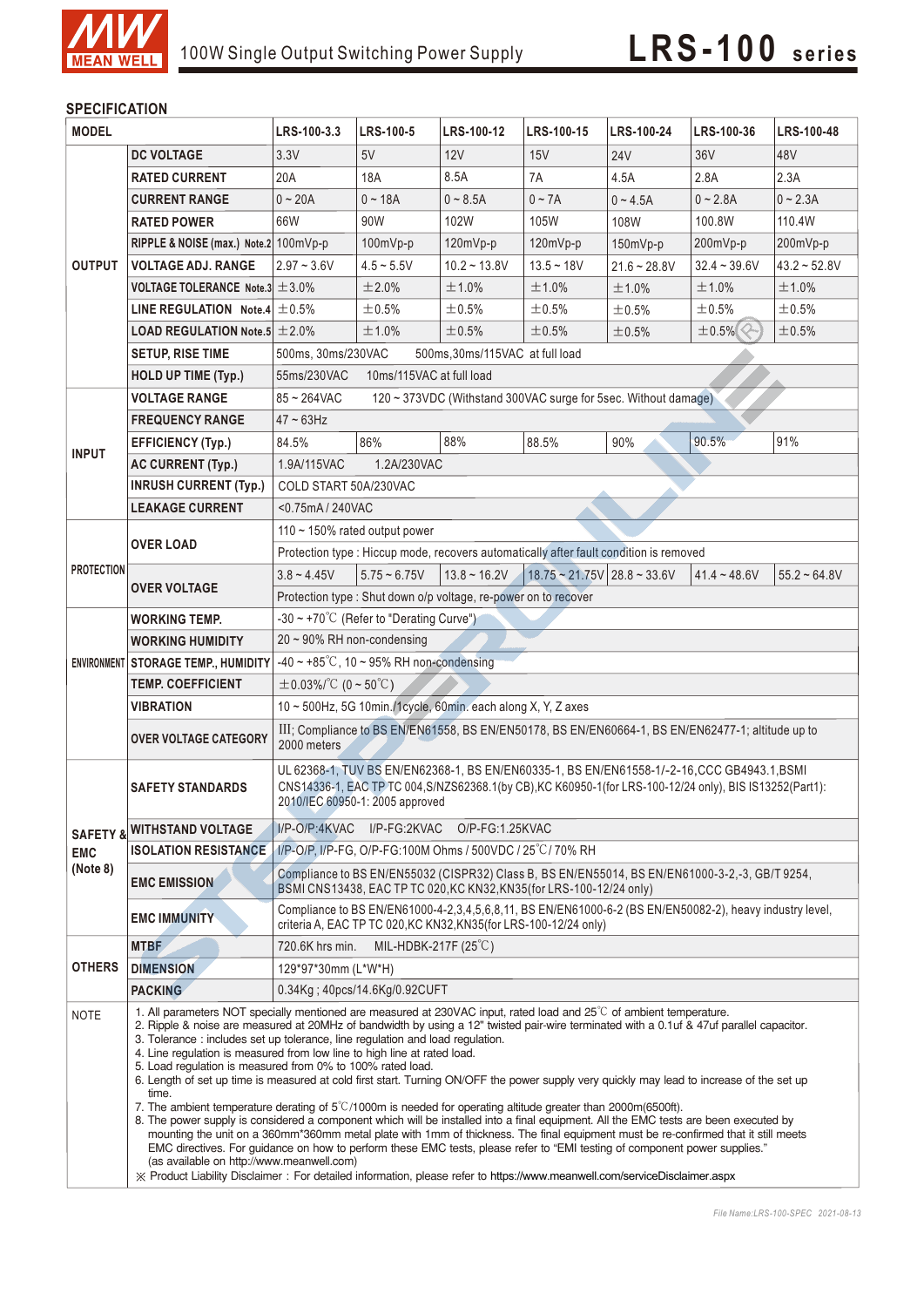

# 100W Single Output Switching Power Supply **LRS-100** series